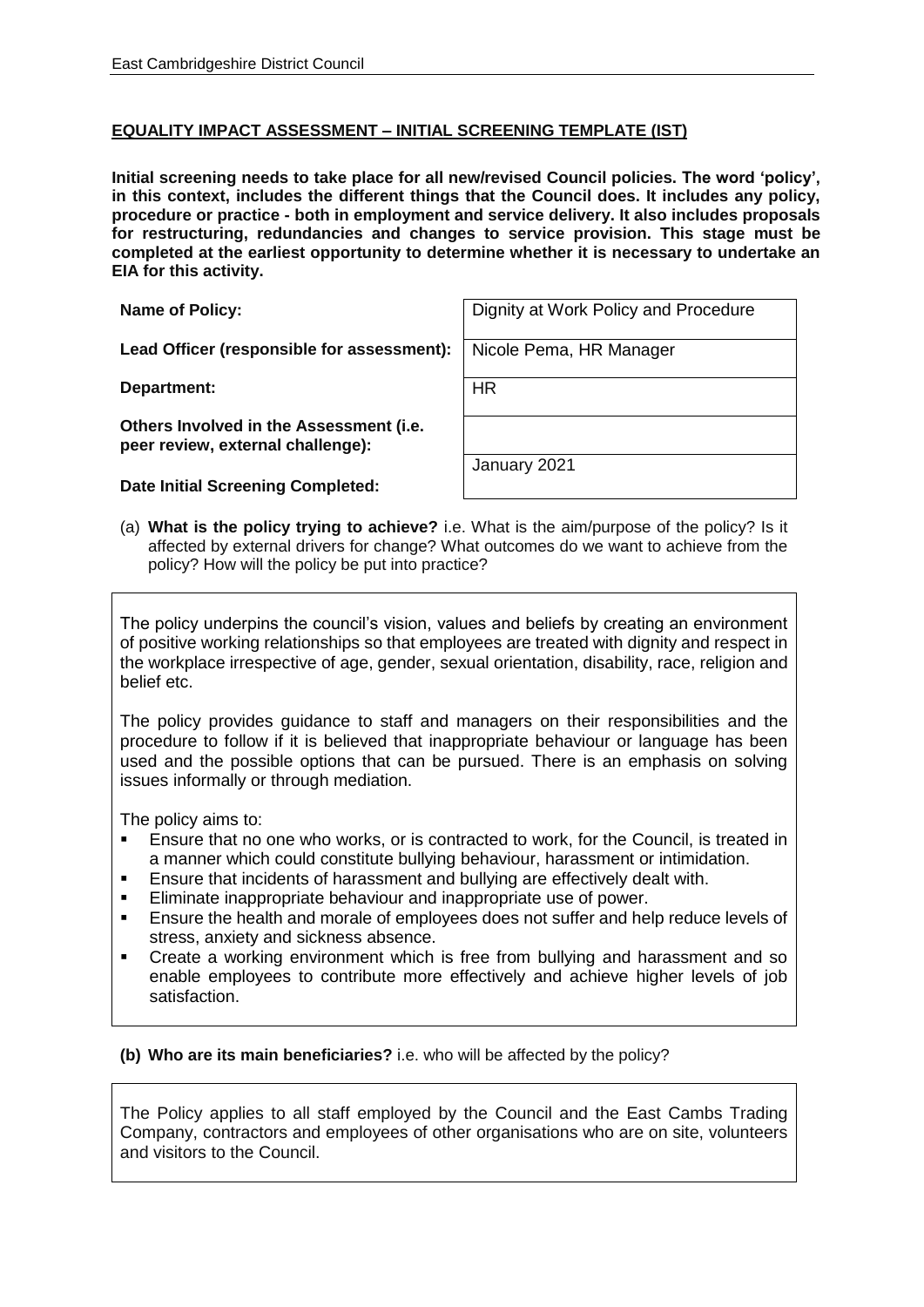**(c) Is this assessment informed by any information or background data?** i.e. consultations, complaints, applications received, allocations/take-up, satisfaction rates, performance indicators, access audits, census data, benchmarking, workforce profile etc.

The Policy is informed by:

- a) Relevant legislation, including:
	- [Equality Act 2010](https://app.croneri.co.uk/reference-articles/law-and-guidance/legislation-tracker/equality-act-2010-1#DCAM-3896200)
	- Data Protection Act 2018
	- Employment Rights Act 1996
	- General Data Protection Regulation
	- Health and Safety at Work
- b) Equality, Diversity and Inclusion Policy 2021-2024.
- c) Consultation with the Council's Joint Consultative Committee (JCC) and Unison.

(d) Does this policy have the potential to cause a positive or negative impact on different groups in the community, on the grounds of any of the protected characteristics (please tick all that apply):

| <b>Ethnicity</b>                 | √            | Aae                                     |  |
|----------------------------------|--------------|-----------------------------------------|--|
| <b>Sex</b>                       |              | <b>Religion or Belief</b>               |  |
| <b>Disability</b>                | $\checkmark$ | <b>Sexual Orientation</b>               |  |
| <b>Gender Reassignment</b>       | $\checkmark$ | <b>Marriage &amp; Civil Partnership</b> |  |
| <b>Pregnancy &amp; Maternity</b> | $\checkmark$ |                                         |  |

**Please explain any impact identified:** i.e. What do you already know about equality impact or need? Is there any evidence that there is a higher or lower take-up by particular groups? Have there been any demographic changes or trends locally? Are there any barriers to accessing the policy or service?

The Council is committed to ensuring that this policy and its application reflect the principles of the Council's Equality, Diversity and Inclusion Policy. This means treating people fairly and protecting them against discrimination.

The Council recognises its responsibility to meet its legal obligations to protect people from discrimination in the workplace in line with the Equality Act 2010. Under the Act, people are not allowed to discriminate, harass or victimise another person because they have any of the nine protected characteristics.

There is also protection against discrimination where someone is perceived to have one of the protected characteristics or where they are associated with someone who has a protected characteristic.

The policy is seen as being positive as it supports all groups by promoting equality of opportunity and eliminating discrimination.

Whilst there is a Bullying/Harassment Incident form available (at Appendix 1 of the Policy) for staff to complete, this is not essential, and the procedure recognises that